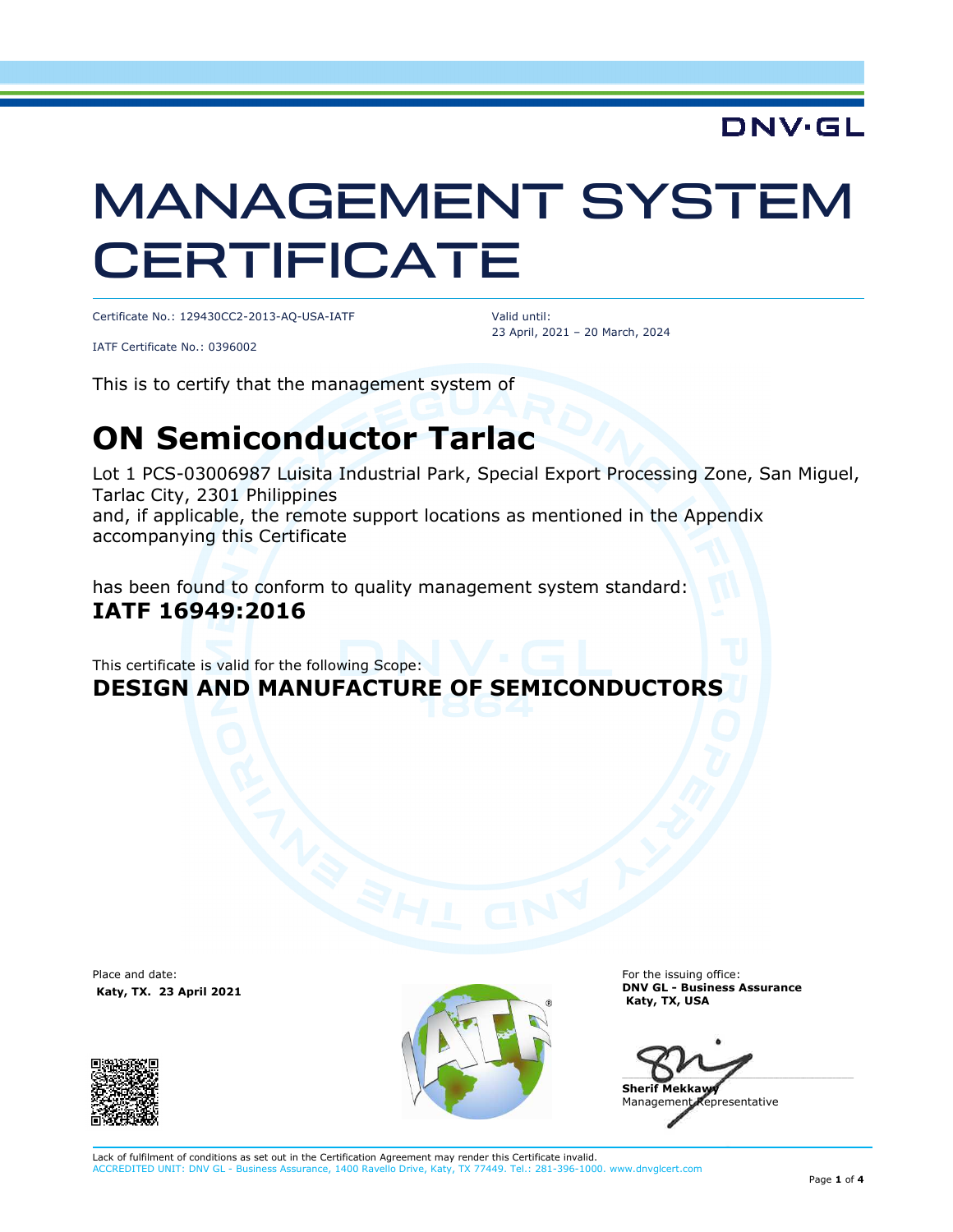Certificate No.: 129430CC2-2013-AQ-USA-IATF IATF Certificate No.: 0396002 Place and date: **Katy, TX.** 23 April 2021

### **Appendix to Certificate**

#### **On Semiconductors Tarlac**

Remote Support Locations included in the certification are as follows:

| <b>Name</b>                                       | <b>Address</b>                                                                                                       | <b>RSL Activities</b>                                                                                                                                                                                                                            | <b>Certification Body</b> |
|---------------------------------------------------|----------------------------------------------------------------------------------------------------------------------|--------------------------------------------------------------------------------------------------------------------------------------------------------------------------------------------------------------------------------------------------|---------------------------|
| <b>ON Semiconductor</b><br>Corporate Headquarters | 5005 East McDowell Road<br>Phoenix, Arizona, USA                                                                     | Contract Review, Customer<br>Service, Information<br>Technologies, Logistics,<br>Management Review, Policy<br>Making, Product Design, Quality<br>System Management, Sales,<br>Strategic Planning, Supplier<br>Management, Warranty<br>Management | <b>DNV</b>                |
| <b>ON Semiconductor Beijing</b>                   | Room 516, 5/F, Block A<br>Innovation Plaza Tsinghua<br>Science Park, Haidan District<br>Beijing 100084 P.R. China    | <b>Sales</b>                                                                                                                                                                                                                                     | <b>DNV</b>                |
| <b>ON Semiconductor</b><br>Bengaluru              | 01-06 Floor, $#$ 105 Infantry<br>Road, Bengaluru, 65001<br>India                                                     | Sales                                                                                                                                                                                                                                            | <b>DNV</b>                |
| <b>ON Semiconductor</b><br>Bundang                | 7th & 9th Floors, Hunus<br>Bldg., 93 Baekhyeon-ro,<br>Bundang-gu, Seongnam-si,<br>Gyeonggi-do, Seoul, Korea<br>13595 | Customer Service, Sales                                                                                                                                                                                                                          | <b>DNV</b>                |
| <b>ON Semiconductor East</b><br>Greenwich         | 1900 South County Trail<br>East Greenwich, RI<br>02818-1631 USA                                                      | Product Design                                                                                                                                                                                                                                   | <b>DNV</b>                |
| ON Semiconductor Gunma                            | 1-1-1 Sakata, Oizumi-machi,<br>Ora-gun Gunma 370-0596,<br>Japan                                                      | Laboratory, Product Design                                                                                                                                                                                                                       | <b>DNV</b>                |



Lack of fulfilment of conditions as set out in the Certification Agreement may render this Certificate invalid.<br>ACCREDITED UNIT: DNV GL - Business Assurance, 1400 Ravello Drive, Katy, TX 77449. Tel.: 281-396-1000 ssurance, 1400 Ravello Drive, Katy, TX 77449. Tel.: 281-396-1000. www.dnvglcert.com **DNV·GL**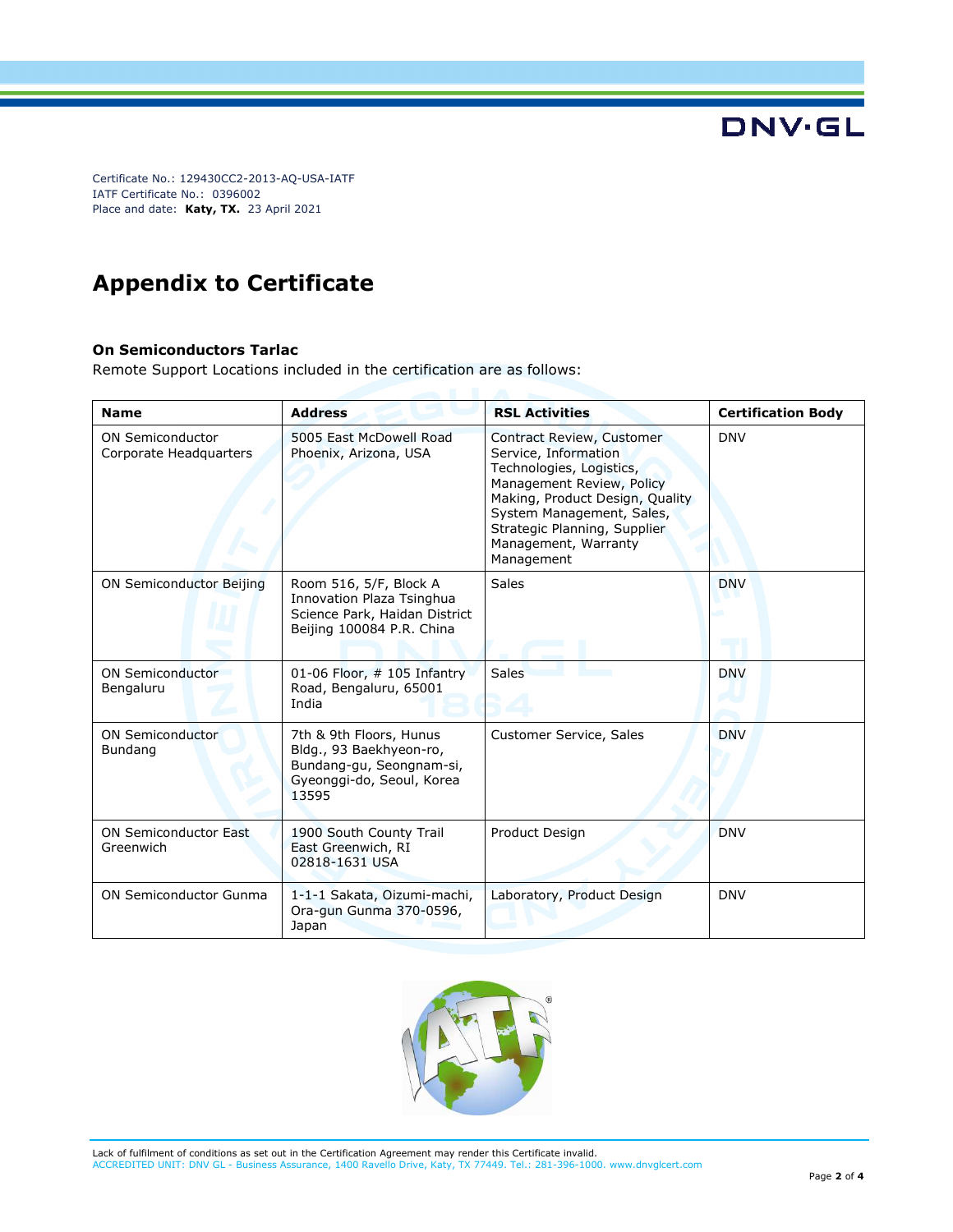**DNV·GL** 

Certificate No.: 129430CC2-2013-AQ-USA-IATF IATF Certificate No.: 0396002 Place and date: **Katy, TX.** 23 April 2021

| <b>Name</b>                                       | <b>Address</b>                                                                                                             | <b>RSL Activities</b>                                   | <b>Certification Body</b> |
|---------------------------------------------------|----------------------------------------------------------------------------------------------------------------------------|---------------------------------------------------------|---------------------------|
| <b>ON Semiconductor</b><br>Kokomo                 | 2529 Commerce Drive, Suite<br>B, Kokomo, IN<br>46902 USA                                                                   | <b>Sales</b>                                            | <b>DNV</b>                |
| ON Semiconductor Kuala<br>Lumpur                  | Lot 1.02, Level One, KPMG<br>Tower No. #8, First Avenue<br>Bandar Utama, Petaling<br>Jaya, Kuala Lumpur, 47800<br>Malaysia | Information Technologies,<br><b>Supplier Management</b> | <b>DNV</b>                |
| ON Semiconductor Livonia                          | 19500 Victor Parkway, Suite<br>375 Livonia, MI 481520-<br>7012, USA                                                        | <b>Sales</b>                                            | <b>DNV</b>                |
| <b>ON Semiconductor Munich</b>                    | Einsteinring 28, 85609<br>Aschheim München,<br>Germany                                                                     | Sales                                                   | <b>DNV</b>                |
| ON Semiconductor Nagoya                           | 8F Nagoya daiichi Bldg, 1-19-<br>24 Nishiki Naka-Ku, Nagoya-<br>City, Aichi 460-0003 Japan                                 | <b>Sales</b>                                            | <b>DNV</b>                |
| <b>ON Semiconductor Osaka</b>                     | 5F Dojima Avanza<br>1 Chrome-6-20 Dojima<br>Kita-ku, Osaka 530-0003<br>Japan                                               | <b>Sales</b>                                            | <b>DNV</b>                |
| <b>ON Semiconductor</b><br>Piestany               | Vrbovska cesta 2617/102<br>92101 Piestany, Slovakia                                                                        | Customer Service, Information<br>Technologies, Sales    | <b>DNV</b>                |
| <b>ON Semiconductor Roznov</b><br>- Design        | 1 Máje 2594, 75661<br>Rožnov pod Radhoštěm,<br><b>Czech Republic</b>                                                       | Information Technologies,<br>Product Design             | <b>DNV</b>                |
| <b>ON Semiconductor Santa</b><br>Clara            | 2975-3001 Stender Way,<br>Santa Clara, CA<br>95054-3214 USA                                                                | Sales                                                   | <b>DNV</b>                |
| <b>ON Semiconductor</b><br>Shanghai -- Bi Bo Road | Unit 202, Building 8, 690 Bi<br>Bo Road Zhangjiang Hi-Tech<br>Park, Pudong, Shanghai<br>201203 China                       | <b>Sales</b>                                            | <b>DNV</b>                |



Lack of fulfilment of conditions as set out in the Certification Agreement may render this Certificate invalid.<br>ACCREDITED UNIT: DNV GL - Business Assurance, 1400 Ravello Drive, Katy, TX 77449. Tel.: 281-396-1000. www.dnvg